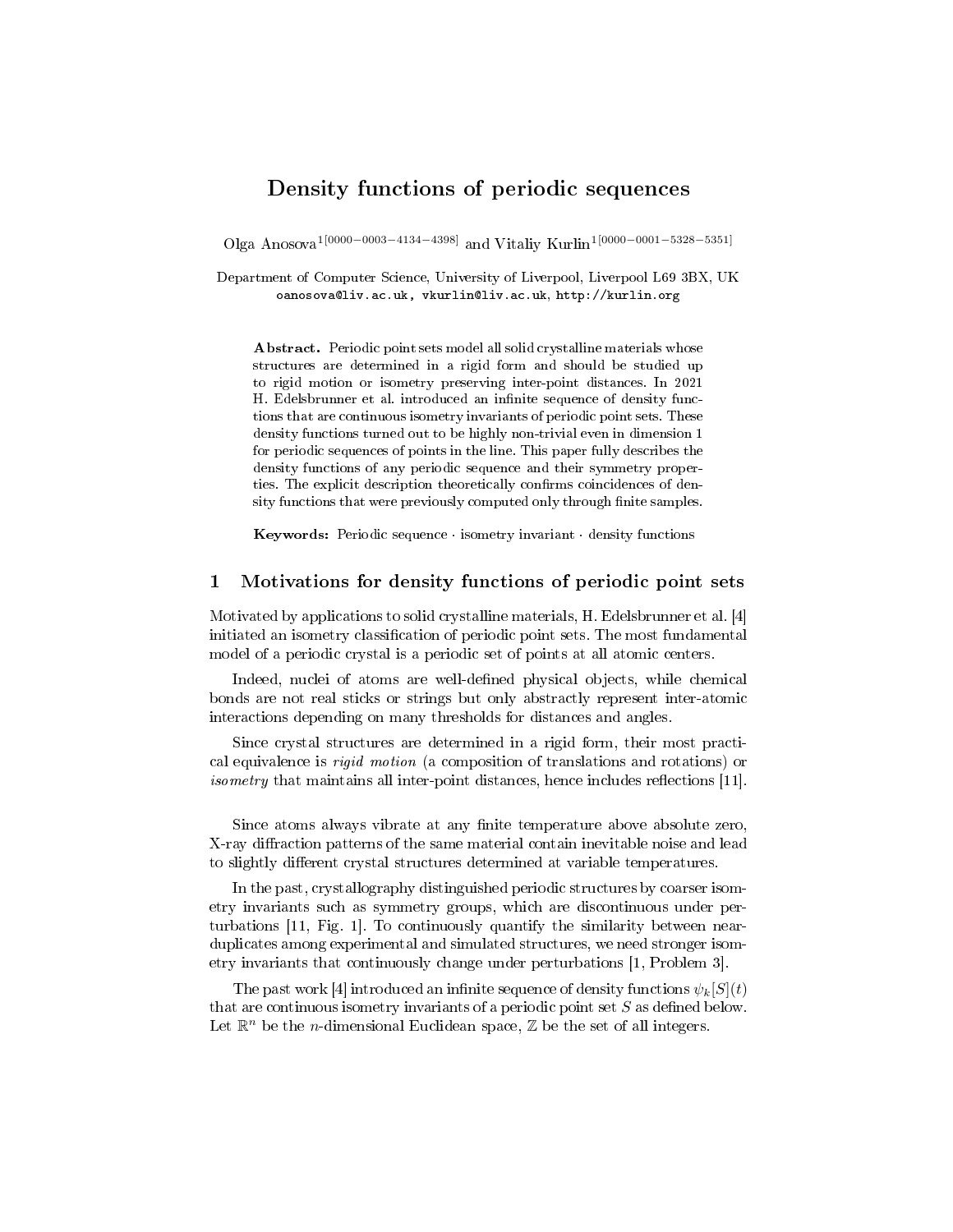**Definition 1** (a lattice  $\Lambda$ , a unit cell U, a motif M, a periodic set  $S = M + \Lambda$ ). For a linear basis  $v_1, \ldots, v_n$  of  $\mathbb{R}^n$ , a *lattice* is  $\Lambda = \{ \sum^n c_i v_i : c_i \in \mathbb{Z} \}$ . The unit cell  $U(v_1,\ldots,v_n) = \left\{\sum_{i=1}^n c_i v_i\,:\,c_i\in[0,1)\right\}$  is the parallelepiped spanned by the basis. A motif  $M \subset U$  is any finite set of points  $p_1, \ldots, p_m \in U$ . A periodic point set [11] is the Minkowski sum  $S = M + A = \{u + v \mid u \in M, v \in A\}.$ 

In dimension  $n = 1$ , a lattice is defined by any non-zero vector  $v \in \mathbb{R}$ , any periodic point set S is a periodic sequence  $\{p_1, \ldots, p_m\} + |v| \mathbb{Z}$  of the period  $|v|$ .

**Definition 2** (density functions). Let a periodic set  $S = \Lambda + M \subset \mathbb{R}^n$  have a unit cell U. For any integer  $k \geq 0$ , let  $U_k(t) \subset U$  denote the area covered by k closed balls with a radius  $t > 0$  and centers at all points of S. The k-th density function is  $\psi_k[S](t) = \text{Vol}[U_k(t)]/\text{Vol}[U]$ . The density fingerprint is the sequence  $\Psi[S] = {\psi_k(t)}_{k=0}^{+\infty}$ , see details and examples in [4, Definition 1 and Figure 2].

The implementation [4] computes the density functions  $\psi_k(t)$  at uniform radii  $t$  up to given upper bounds of  $t$  and  $k$ . This paper explicitly describes all density functions  $\psi_k(t)$  for any periodic sequence  $S \subset \mathbb{R}$  in Theorems 5 and 7. Theorem 8 proves the symmetry and periodicity of  $\psi_k(t)$  in the variables t and k. Corollary 12 concludes that the 1st density function  $\psi_1(t)$  distinguishes all non-isometric periodic sequences with distinct distances between motif points.

### 2 Past work on isometry invariants of periodic point sets

The strongest result about the density fingerprint  $\Psi[S]$  is [4, Theorem 2] proving that any non-isometric periodic point sets in  $\mathbb{R}^3$  have different sequences  $\psi_k(t)$ , though there was no simple upper bound for  $k$ . However, the density fingerprint turned out to be incomplete [4, section 5] for the periodic sequences below.

Example 3 (periodic sequences  $S_{15}, Q_{15} \subset \mathbb{R}$ ). [11, Appendix B] discusses homometric periodic sets that can be distinguished by the recent invariant AMD (Average Minimum Distances) and not by inter-point distance distributions. The

sets  $S_{15} = \{0, 1, 3, 4, 5, 7, 9, 10, 12\} + 15\mathbb{Z}, Q_{15} = \{0, 1, 3, 4, 6, 8, 9, 12, 14\} + 15\mathbb{Z}$ 

have the period 15 and the unit cell [0, 15] shown as a circle in Fig. 1.

These periodic sequences [5] are obtained as Minkowski sums  $S_{15} = U + V +$ 15ℤ and  $Q_{15} = U - V + 15Z$  for  $U = \{0, 4, 9\}$  and  $V = \{0, 1, 3\}$ . The last picture in Fig. 1 shows the periodic set  $4 - S_{15}$  isometric to  $S_{15}$ . Now the difference between  $Q_{15}$  and  $4 - S_{15}$  is better visible: points  $0, 1, 3, 4, 5, 12, 14$  are common, but points  $6, 8, 9 \in Q_{15}$  are shifted to 7, 9, 10 in the circular set  $4 - S_{15}$ .

For rational-valued periodic sequences,  $[5,$  Theorem 4] proved that r-th order invariants (combinations of r-factor products) up to  $r = 6$  are enough to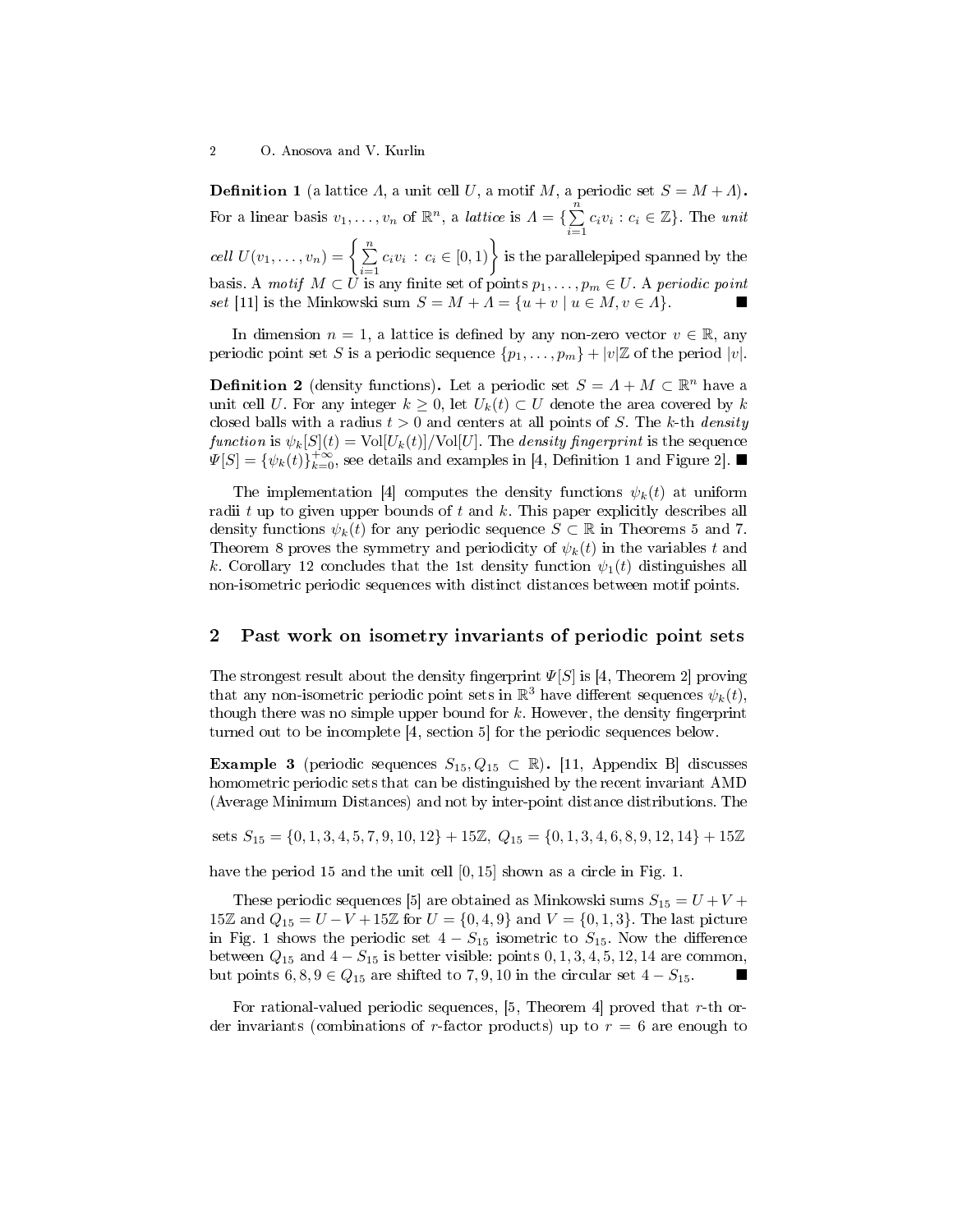

Fig. 1. Circular versions of the periodic sets  $S_{15}$ ,  $Q_{15}$ . Distances are along round arcs.

distinguish such sequences up to a shift (a rigid motion of  $\mathbb R$  without reflections). The AMD invariant was extended to a Pointwise Distance Distribution (PDD), whose generic completeness [10, Theorem 11] was proved in any dimension  $n \geq 1$ , but there are finite sets in  $\mathbb{R}^3$  with the same PDD [8, Fig. S4]. In addition to the completeness and continuity under perturbations, applications also need a computable metric on isometry classes of periodic point sets. Such a metric was defined on the complete isoset invariant  $[1, \text{ section 7}]$  but has only an approximate algorithm because of a minimization over infinitely many rotations.

This paper fully elucidates all density functions and their exact computation for any periodic sequence, leading to new problems at the end of section 4.

### 3 A description of density functions of periodic sequences

The main results of this section are Theorems 5 and 7 explicitly describing all density functions  $\psi_k[S](t)$  for any periodic sequence S of points in R.

Since the expanding balls in  $\mathbb R$  are growing intervals, volumes of their intersections linearly change in the variable radius t. Hence any density function  $\psi_k(t)$ is piecewise linear and uniquely determined by *corner* points  $(a_i, b_i)$  where the gradient changes. Examples 4 and 6 explain how the density functions  $\psi_k(t)$  are computed for the periodic sequence  $S = \{0, \frac{1}{3}, \frac{1}{2}\} + \mathbb{Z}$ , see all graphs in Fig. 2.

**Example 4** (0-th density  $\psi_0(t)$  for  $S = \{0, \frac{1}{3}, \frac{1}{2}\} + \mathbb{Z}$ ). By Definition 2  $\psi_0(t)$  is the fractional length within the period interval  $[0, 1]$  not covered by the intervals of radius t (length 2t), which are the red intervals  $[0, t] \cup [1-t, 1]$ , green dashed interval  $[\frac{1}{3} - t, \frac{1}{3} + t]$  and blue dotted interval  $[\frac{1}{2} - t, \frac{1}{2} + t]$ . The graph of  $\psi_0(t)$ starts from the point  $(0, 1)$  at  $t = 0$ . Then  $\psi_0(t)$  linearly drops to the point  $\left(\frac{1}{12}, \frac{1}{3}\right)$  at  $t = \frac{1}{12}$  when a half of the interval  $[0, 1]$  remains uncovered.

The next linear piece of  $\psi_0(t)$  continues to the point  $(\frac{1}{6}, \frac{1}{6})$  at  $t = \frac{1}{6}$  when only  $\left[\frac{2}{3},\frac{5}{6}\right]$  is uncovered. The graph of  $\psi_0(t)$  finally returns to the t-axis at the point  $(\frac{1}{4}, 0)$  and remains there for  $t \geq \frac{1}{4}$ . The piecewise linear behavior of  $\psi_0(t)$ can be briefly described via the *corner* points  $(0, 1)$ ,  $(\frac{1}{12}, \frac{1}{3})$ ,  $(\frac{1}{6}, \frac{1}{6})$ ,  $(\frac{1}{4}, 0)$ .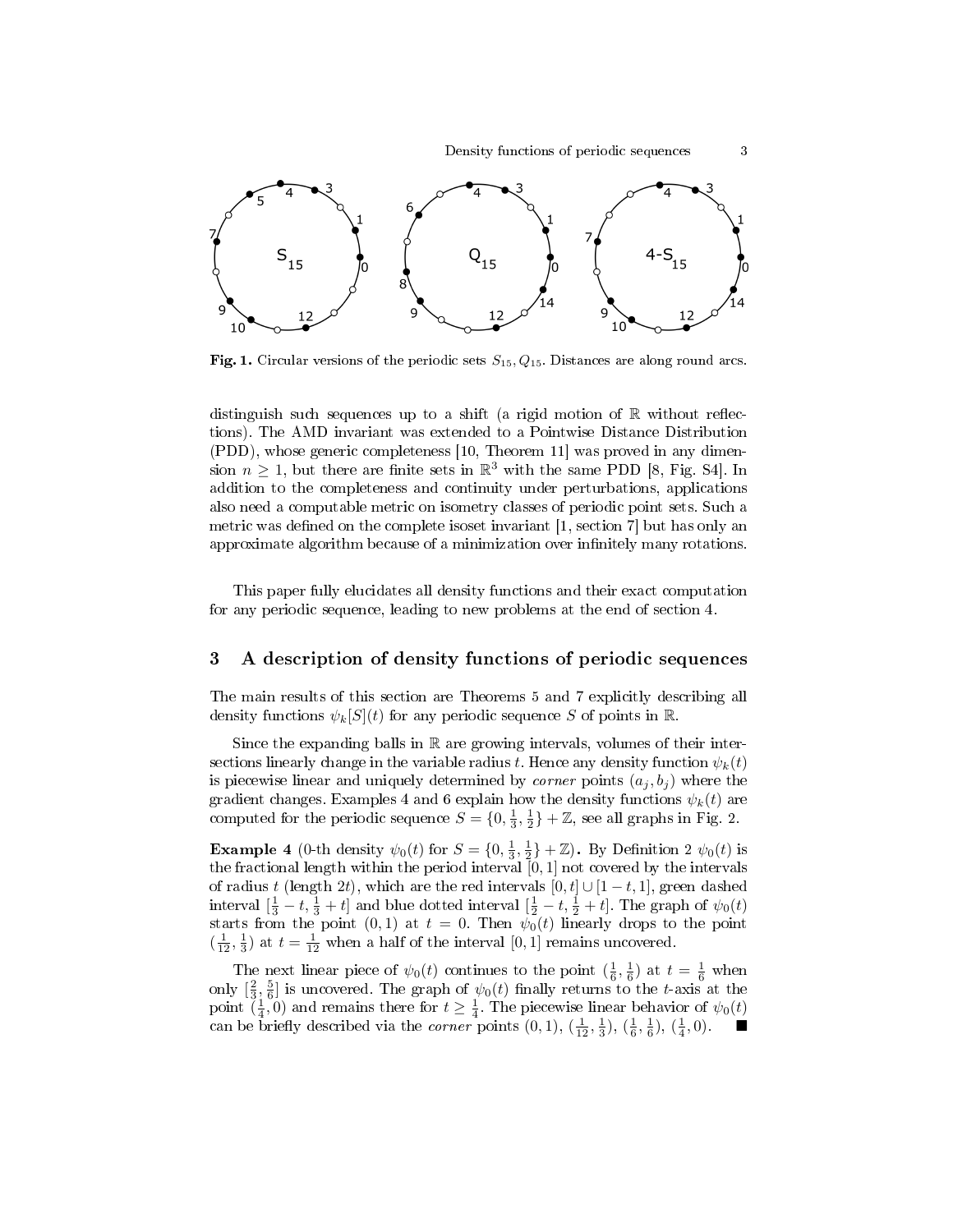

Fig. 2. Left: the periodic sequence  $S = \{0, \frac{1}{3}, \frac{1}{2}\} + \mathbb{Z}$  with points of three colors. The growing intervals around the red point  $0 \equiv 1 \pmod{1}$ , green point  $\frac{1}{3}$ , blue point  $\frac{1}{2}$  have the same color for various radii t. Right: the trapezoid functions  $\eta$  from Example 6.

Theorem 5 extends Example 4 to any periodic sequence S and implies that  $\psi_0(t)$  is uniquely determined by the ordered distances within a unit cell of S. **Theorem 5** (description of  $\psi_0$ ). Any periodic sequence  $S \subset \mathbb{R}$  can be scaled to period 1 so that  $S = \{p_1, ..., p_m\} + \mathbb{Z}$ . Set  $d_i = p_{i+1} - p_i \in (0, 1)$ , where  $i = 1, \ldots, m$  and  $p_{m+1} = p_1 + 1$ . Put the distances in the increasing order  $d_{[1]} \leq d_{[2]} \leq \cdots \leq d_{[m]}$ . Then the 0-th density function  $\psi_0$  is piecewise linear with the following (unordered) corners:  $(0,1)$  and  $(\frac{1}{2}d_{[i]},1-\sum\limits_{i=1}^{i-1}$  $\sum_{j=1} d_{[j]} - (m-i+1)d_{[i]})$ for  $i = 1, \ldots, m$ , so the last corner is  $(\frac{1}{2}d_{[m]}, 0)$ . If any corner points are repeated,

e.g. when  $d_{[i-1]} = d_{[i]}$ , these corners are collapsed into one corner point.  $\blacksquare$ 

*Proof.* The function  $\psi_0(t)$  measures the total length of subintervals in [0, 1] that are not covered by growing intervals  $[p_i - t, p_i + t]$ ,  $i = 1, ..., m$ . Hence  $\psi_0(t)$ linearly decreases from the initial value  $\psi_0(0) = 1$  except for m critical values of t where one of the intervals  $\left[p_i,p_{i+1}\right]$  between successive points become completely covered and can not longer shrink. These critical radii  $t$  are ordered according to the distances  $d_{[1]} \leq d_{[2]} \leq \cdots \leq d_{[m]}$ . The first critical radius is  $t = \frac{1}{2}d_{[1]}$ , when the shortest interval  $[p_i, p_{i+1}]$  of the length  $d_{[1]}$  is covered by the intervals centered at  $p_i, p_{i+1}$ . At this moment, all  $m$  intervals cover the subregion of the length  $md_{[1]}$ . Then  $\psi_0(t)$  has the first corner points  $(0,1)$  and  $(\frac{1}{2}d_{[1]}, 1 - md_{[1]})$ .

The second critical radius is  $t = \frac{1}{2}d_{[2]}$ , when the covered subregion has the length  $d_{[1]} + (m-1)d_{[2]}$ , i.e. the next corner point is  $(\frac{1}{2}d_{[2]}, 1-d_{[1]}-(m-1)d_{[2]})$ . If  $d_{[1]} = d_{[2]}$ , then both corner points coincide, so  $\psi_0(t)$  will continue from the joint corner point. The above pattern generalizes to the  $i$ -th critical radius  $t = \frac{1}{2}d_{[i]},$  when the covered subregion has the length  $\sum_{i=1}^{i-1}$  $\sum_{j=1} d_{[j]}$  (for the finally covered intervals) plus  $(m - i + 1)d_{[i]}$  (for the still growing intervals). For the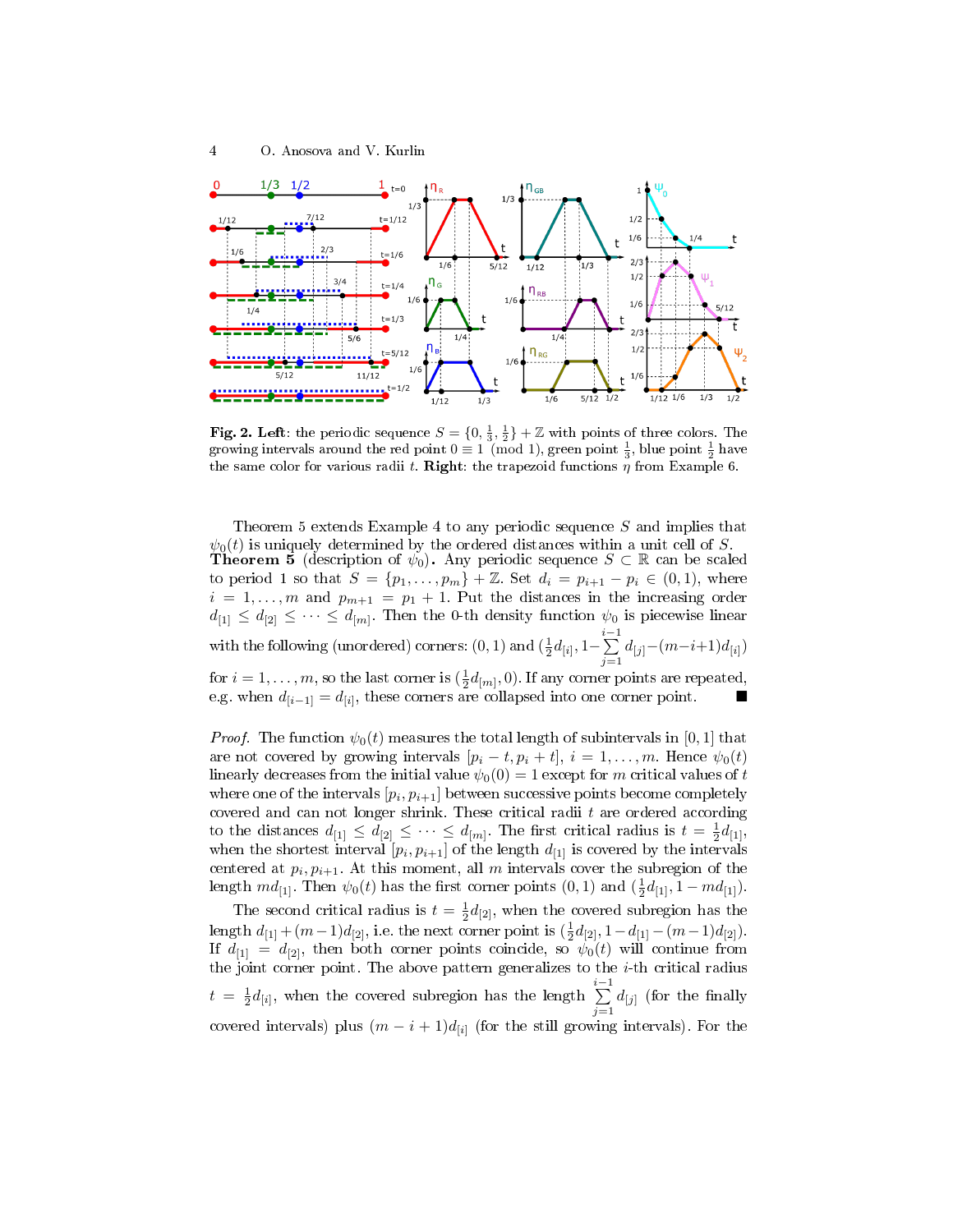final critical radius  $t = \frac{1}{2}d_{[m]},$  the whole interval  $[0,1]$  is covered by the grown intervals because  $\sum_{j=1}^{m} d_{[j]} = 1$ . So the final corner point of  $\psi_0(t)$  is  $(\frac{1}{2}d_{[m]},0)$ .

Theorem 5 for the sequence  $S = \{0, \frac{1}{3}, \frac{1}{2}\} + \mathbb{Z}$  gives the ordered distances  $d_{[1]} = \frac{1}{6} < d_{[2]} = \frac{1}{3} < d_{[3]} = \frac{1}{2}$ , which determine the corner points  $(0, 1)$ ,  $(\frac{1}{12}, \frac{1}{2})$ ,  $(\frac{1}{6}, \frac{1}{6})$ ,  $(\frac{1}{4}, 0)$  of the density function  $\psi_0(t)$  in Fig. 2, see Example 4.

By Theorem 5 any 0th density function  $\psi_0(t)$  is uniquely determined by the (unordered) set of lengths of intervals between successive points. Hence we can re-order these intervals without changing  $\psi_0(t)$ . For instance, the periodic sequence  $Q = \{0, \frac{1}{2}, \frac{2}{3}\} + \mathbb{Z}$  has the same set of interval lengths  $d_{[1]} = \frac{1}{6}, d_{[2]} = \frac{1}{3}$ ,  $d_{[3]} = \frac{1}{2}$  as the periodic sequence  $S = \{0, \frac{1}{3}, \frac{1}{2}\} + \mathbb{Z}$  in Example 4.

The above sequences  $S, Q$  are related by the mirror reflection  $t \mapsto 1-t$ . One can easily construct many non-isometric sequences with  $\psi_0[S](t) = \psi_0[Q](t)$ . For any  $1 \le i \le m-3$ , the sequences  $S_{m,i} = \{0, 2, 3, \ldots, i+2, i+4, i+5, \ldots, m+2\} +$  $(m+2)\mathbb{Z}$  have the same interval lengths  $d_{[1]} = \cdots = d_{[m-2]} = 1, d_{[m-1]} = d_{[m]} =$ 2 but are not related by isometry (translations and reflections in  $\mathbb R$ ) because the intervals of length 2 are separated by  $i-1$  intervals of length 1 in  $S_{m,i}$ .

Corollary 12 will prove that the 1st density function  $\psi_1[S](t)$  uniquely determines a periodic sequence  $S \subset \mathbb{R}$  in general position up to isometry of  $\mathbb{R}$ .

**Example 6** (functions  $\psi_k(t)$  for  $S = \{0, \frac{1}{3}, \frac{1}{2}\} + \mathbb{Z}$ ). The 1st density function  $\psi_1(t)$  can be obtained as a sum of the three trapezoid functions  $\eta_R$ ,  $\eta_G$ ,  $\eta_B$ , each measuring the length of a region covered by a single interval (of one color). The red intervals  $[0, t] \cup [1-t, 1]$  grow until  $t = \frac{1}{6}$  when they touch the green interval  $\left[\frac{1}{6},\frac{1}{2}\right]$ . So the length  $\eta_R(t)$  of this interval linearly grows from the origin  $(0,0)$ to the corner point  $(\frac{1}{6}, \frac{1}{3})$ . For  $t \in [\frac{1}{6}, \frac{1}{4}]$ , the left red interval is shrinking at the same rate due to the overlapping green interval, while the right red interval continues to grow until  $t = \frac{1}{4}$ , when it touches the blue interval  $[\frac{1}{4}, \frac{3}{4}]$ . Hence the graph of  $\eta_R(t)$  remains constant up to the corner point  $(\frac{1}{4}, \frac{1}{3})$ . After that  $\eta_R(t)$ linearly returns to the t-axis at  $t = \frac{5}{12}$ . Hence the trapezoid function  $\eta_R$  has the piecewise linear graph through the corner points  $(0,0)$ ,  $(\frac{1}{6},\frac{1}{3})$ ,  $(\frac{1}{4},\frac{1}{3})$ ,  $(\frac{5}{12},\frac{1}{0})$ .

The 2nd function  $\psi_2(t)$  is the sum of the *trapezoid* functions  $\eta_{GB}, \eta_{RG}, \eta_{RB}$ , each measuring the length of a double intersection. For the green interval  $\left[\frac{1}{3} - \frac{1}{3}\right]$  $t, \frac{1}{3} + t$  and the blue interval  $[\frac{1}{2} - t, \frac{1}{2} + t]$ , the graph of the trapezoid function  $\eta_{GB}(t)$  is piecewise linear and starts at the point  $(\frac{1}{12},0)$ , where the intervals touch. The green-blue intersection interval  $[\frac{1}{2} - t, \frac{1}{3} + t]$  grows until  $t = \frac{1}{4}$ , when  $\left[\frac{1}{4}, \frac{7}{12}\right]$  touches the red interval on the left. At the same time  $\eta_{GB}(t)$  is linearly growing to the point  $(\frac{1}{4}, \frac{1}{3})$ . For  $t \in [\frac{1}{4}, \frac{1}{3}]$ , the green-blue intersection interval becomes shorter on the left, but grows at the same rate on the right until  $\left[\frac{1}{3}, \frac{2}{3}\right]$ touches the red interval  $\left[\frac{2}{3},1\right]$ . Then  $\eta_{GB}(t)$  remains constant up to the point  $(\frac{1}{3}, \frac{1}{3})$ . For  $t \in [\frac{1}{3}, \frac{1}{2}]$  the green-blue intersection interval is shortening from both sides. Finally, the graph of  $\eta_{GB}(t)$  returns to the t-axis at  $(\frac{1}{2},0)$ , see Fig. 2.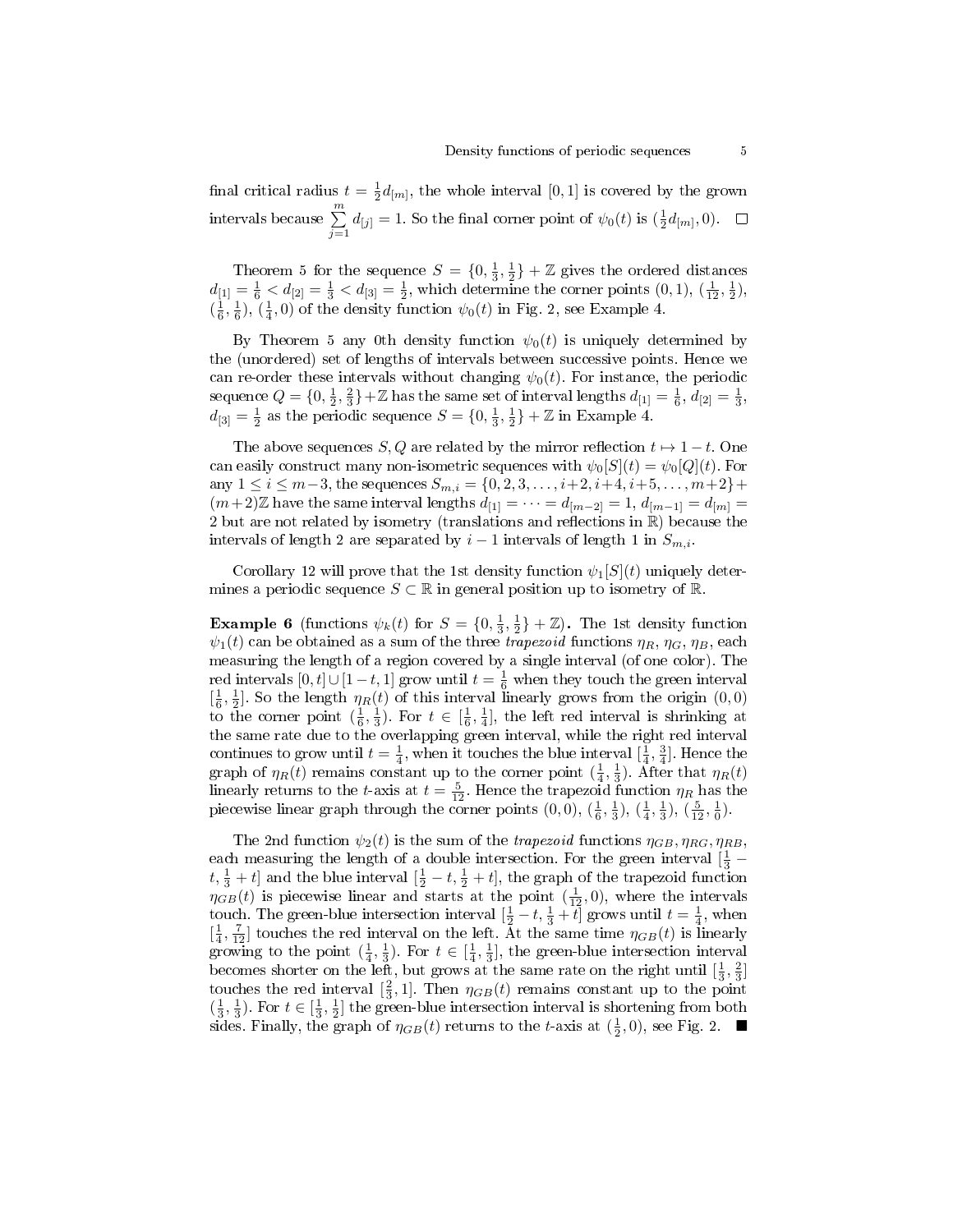Theorem 7 extends Example 6 and proves that any  $\psi_k(t)$  is a sum of trapezoid functions whose corners are explicitly described. We consider any index  $i =$  $1, \ldots, m$  (of a point  $p_i$  or a distance  $d_i$ ) modulo m so that  $m+1 \equiv 1 \pmod{m}$ .

**Theorem 7** (description of  $\psi_k$ ,  $k > 0$ ). Since any periodic point set  $S \subset \mathbb{R}$  can be scaled to unit cell [0, 1], let  $S = \{p_1, \ldots, p_m\} + \mathbb{Z}$  and  $d_i = p_{i+1} - p_i \in (0, 1)$ , where  $i = 1, \ldots, m$  and  $p_{m+1} = p_1 + 1$ . Any interval  $[p_i - t, p_i + t]$  is projected to [0, 1] modulo Z. For  $1 \leq k \leq m$ , the density function  $\psi_k(t)$  is the sum of m *trapezoid* functions  $\eta_{k,i}$  with the corner points  $(\frac{s}{2},0), (\frac{d_{i-1}+s}{2},d), (\frac{s+d_{i+k-1}}{2},d)$ ,  $\left(\frac{d_{i-1}+s+d_{i+k-1}}{2},0\right)$ , where  $d=\min\{d_{i-1},d_{i+k-1}\}, s=\sum_{i=1}^{i+k-2}$  $\sum_{j=i} d_j, i = 2, \ldots, m+1.$ If  $k = 1$ , then  $s = 0$  is the empty sum. So  $\psi_k(t)$  is determined by the unordered

set of triples  $(d_{i-1}, s, d_{i+k-1})$  whose first and last entries are swappable. ■

*Proof.* For simplicity, we separately prove the case  $k = 1$ . The 1st density function  $\psi_1(t)$  measures the total length of subregions covered by a single interval  $[p_i - t, p_i + t]$ . Hence  $\psi_1(t)$  is the sum of the functions  $\eta_{1i}$ , each measuring the length of the subinterval of  $[p_i - t, p_i + t]$  not covered by other such intervals.

Each function  $\eta_{1i}$  starts from  $\eta_{1i}(0) = 0$  and linearly grows up to  $\eta_{1i}(\frac{1}{2}d) = d$ , where  $d = \min\{d_{i-1}, d_i\}$ , when the interval  $[p_i - t, p_i + t]$  of the length  $2t = d$ touches the growing interval centered at the closest of its neighbors  $p_{i+1}$ .

If (say)  $d_{i-1} < d_i$ , then the subinterval covered only by  $[p_i - t, p_i + t]$  is shrinking on the left and is growing at the same rate on the right until it touches the growing interval centered at the right neighbor. During this period, when  $t$ is between  $\frac{1}{2}d_{i-1}$  and  $\frac{1}{2}d_i$ , the trapezoid function  $\eta_{1i}(t) = d$  remains constant.

If  $d_{i-1} = d_i$ , this horizontal piece collapses to one point in the graph of  $\eta_{1i}(t)$ . For  $t \geq \max\{d_{i-1}, d_i\}$ , the subinterval covered only by  $[p_i - t, p_i + t]$  is shrinking on both sides until the intervals centered at  $p_{i\pm 1}$  meet at a mid-point between them for  $t = \frac{d_{i-1}+d_i}{2}$ . So the graph of  $\eta_{1i}$  has a trapezoid form with the corner points  $(0,0)$ ,  $\left(\frac{d_{i-1}}{2},d\right)$ ,  $\left(\frac{d_i}{2},d\right)$ ,  $\left(\frac{d_{i-1}+d_i}{2},0\right)$ .

In Example 6 for  $S = \{0, \frac{1}{3}, \frac{1}{2}\} + \mathbb{Z}$ , the distances  $d_1 = \frac{1}{3}$ ,  $d_2 = \frac{1}{6}$ ,  $d_3 = \frac{1}{2} = d_0$ give  $\eta_{11} = \eta_R$  with the corner points  $(0,0)$ ,  $(\frac{1}{4},\frac{1}{3})$ ,  $(\frac{1}{6},\frac{1}{3})$ ,  $(\frac{5}{12},0)$  as in Fig. 2.

In the case  $k > 1$ , the k-th density function  $\psi_k(t)$  measures the total length of k-fold intersections among m intervals  $[p_i - t, p_i + t], i = 1, \ldots, m$ .

A k-fold intersection appears only when two intervals  $[p_i - t, p_i + t]$  and  $[p_{i+k-1} - t, p_{i+k-1} + t]$  overlap because their intersection is covered by the k intervals centered at k points  $p_i < p_{i+1} < \cdots < p_{i+k-1}$ . Since only k successive intervals can contribute to k-fold intersections,  $\psi_k(t)$  becomes the sum of the functions  $\eta_{k,i}$ , each equal to the length of the subinterval of  $[p_i - t, p_{i+k-1} + t]$ covered by exactly k intervals of the form  $[p_j - t, p_j + t]$ ,  $j = 1, ..., m$ .

The above function  $\eta_{k,i}(t)$  remains 0 until the radius  $t = \frac{1}{2}$  $\sum_{k=1}^{i+k-2}$  $\sum_{j=i}$  d<sub>j</sub> because 2t is the length between the points  $p_i < p_{i+k-1}$ . Then  $\eta_{k,i}(t)$  is linearly growing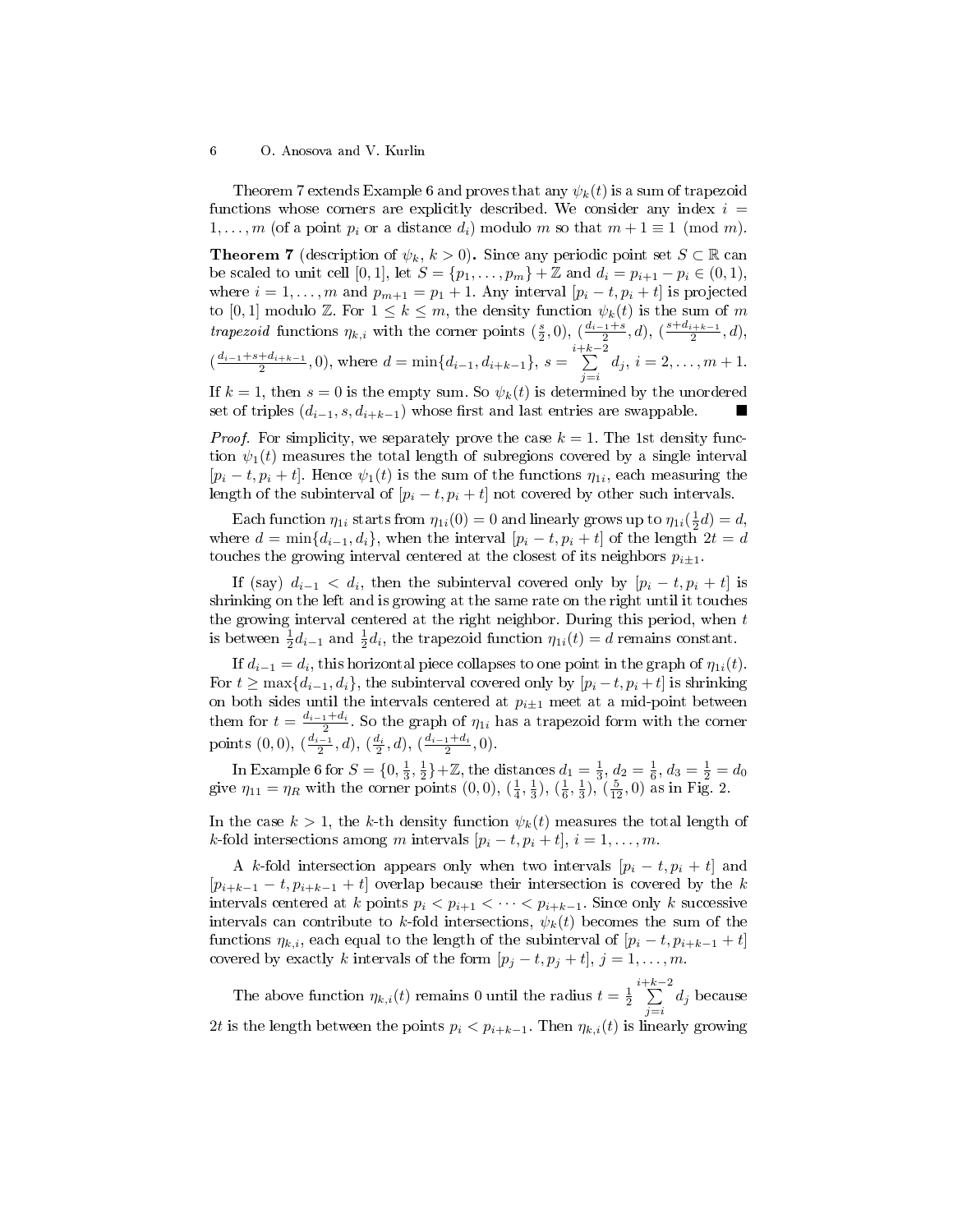until the k-fold intersection touches one of the intervals centered at the points  $p_{i-1}, p_{i+k}$ , which are left and right neighbors of  $p_i, p_{i+k-1}$ , respectively.

If (say)  $d_{i-1} < d_{i+k-1}$ , this critical radius is  $t = \frac{1}{2}$  $\sum_{k=1}^{i+k-2}$  $\sum_{j=i-1}^{i=n} d_j = \frac{d_{i-1}+s}{2}$ . The function  $\eta_{k,i}(t)$  measures the length of the k-fold intersection  $[p_{i+k-1}-t, p_i+t]$ .

$$
\eta_{k,i}(t) = (p_i + t) - (p_{i+k-1} - t) = 2t - (p_{i+k-1} - p_i) = (d_{i-1} + s) - s = d_{i-1}.
$$

Then the k-fold intersection is shrinking on the left and is growing at the same rate on the right until it touches the growing interval centered at the right neighbor  $p_{i+k}$ . During this time, when t is between  $\frac{1}{2}$  $\sum_{k=1}^{i+k-2}$  $\sum_{j=i-1} d_j$  and  $\frac{1}{2}$  $\sum_{k=1}^{i+k-1}$  $\sum_{j=i} d_j,$ the function  $\eta_{k,i}(t)$  remains equal to  $d_{i-1}$ . If  $d_{i-1} > d_{i+k-1}$ , the last argument should include the smaller distance  $d_{i+k-1}$  instead of  $d_{i-1}$ . Hence we will use below the single value  $d = \min\{d_{i-1}, d_{i+k-1}\}$  to cover both cases. If  $d_{i-1} = d_i$ , this horizontal piece collapses to one point in the graph of  $\eta_{k,i}(t)$ . The k-fold intersection within  $\left[p_{i},p_{i+k-1}\right]$  disappears when the intervals centered at  $p_{i-1},p_{i+k}$ have the radius  $t$  equal to the half-distance  $\frac{1}{2}$  $\sum_{k=1}^{i+k-1}$  $\sum_{j=i-1} d_j$  between  $p_{i-1}, p_{i+k}$ .

Then  $\eta_{k,i}(t)$  is the trapezoid function with the expected four corner points expressed as  $(\frac{s}{2}, 0)$ ,  $(\frac{d_{i-1}+s}{2}, d)$ ,  $(\frac{s+d_{i+k-1}}{2}, d)$ ,  $(\frac{d_{i-1}+s+d_{i+k-1}}{2}, 0)$  for  $s = \sum_{i=1}^{i+k-2}$  $\sum_{j=i} d_j$ and  $d = \min\{d_{i-1}, d_{i+k-1}\}.$  These corners are uniquely determined by the triple  $(d_{i-1}, s, d_{i+k-1})$ , where the components  $d_{i-1}, d_{i+k-1}$  can be swapped. П

In Example 6 for  $S = \{0, \frac{1}{3}, \frac{1}{2}\} + \mathbb{Z}$ , we have  $d_1 = \frac{1}{3}$ ,  $d_2 = \frac{1}{6}$ ,  $d_3 = \frac{1}{2} = d_0$ . For  $k = 2, i = 2$ , we get  $d_{i-1} = \tilde{d}_1 = \frac{1}{3}, d_{i+k-1} = d_3 = \frac{1}{2}$ , i.e.  $d = \min\{\tilde{d}_1, d_3\} = \frac{1}{3}$ ,  $s = d_2 = \frac{1}{6}$ . Then  $\eta_{22} = \eta_{GB}$  has the corner points  $(\frac{1}{12}, 0), (\frac{1}{4}, \frac{1}{3}), (\frac{1}{3}, \frac{1}{3}), (\frac{1}{2}, 0)$ .

## 4 Symmetries, computations, and generic completeness

**Theorem 8** (symmetries of  $\psi_k(t)$ ). For any periodic sequence  $S \subset \mathbb{R}$  with a unit cell [0, 1], we have the *periodicity*  $\psi_{k+m}(t+\frac{1}{2}) = \psi_k(t)$  for any  $k \geq 0, t \geq 0$ , and the symmetry  $\psi_{m-k}(\frac{1}{2}-t) = \psi_k(t)$  for  $k = 0, \ldots, \lceil \frac{m}{2} \rceil$ , and  $t \in [0, \frac{1}{2}]$ ].

*Proof.* To prove  $\psi_{m-k}(\frac{1}{2}-t) = \psi_k(t)$  for  $k = 1, \ldots, \lceil \frac{m}{2} \rceil$ , we establish a bijection between the triples of parameters that determined  $\psi_{m-k}$  and  $\psi_k$  in Theorem 7.

Take a triple  $(d_{i-1}, s, d_{i+k-1})$  of  $\psi_k$ , where  $s = \sum_{k=1}^{i+k-2}$  $\sum_{j=i}$  d<sub>j</sub> is the sum of  $k-1$ 

distances from  $d_{i-1}$  to  $d_{i+k-1}$  in the increasing (cyclic) order of distance indices. Under  $t \mapsto \frac{1}{2} - t$ , the corner points of trapezoid function  $\eta_{k,i}$  map to

$$
\left(\frac{1-s}{2},0\right),\ \left(\frac{1-s-d_{i-1}}{2},d\right),\ \left(\frac{1-s-d_{i+k-1}}{2},d\right),\ \left(\frac{1-d_{i-1}-s-d_{i+k-1}}{2},0\right).
$$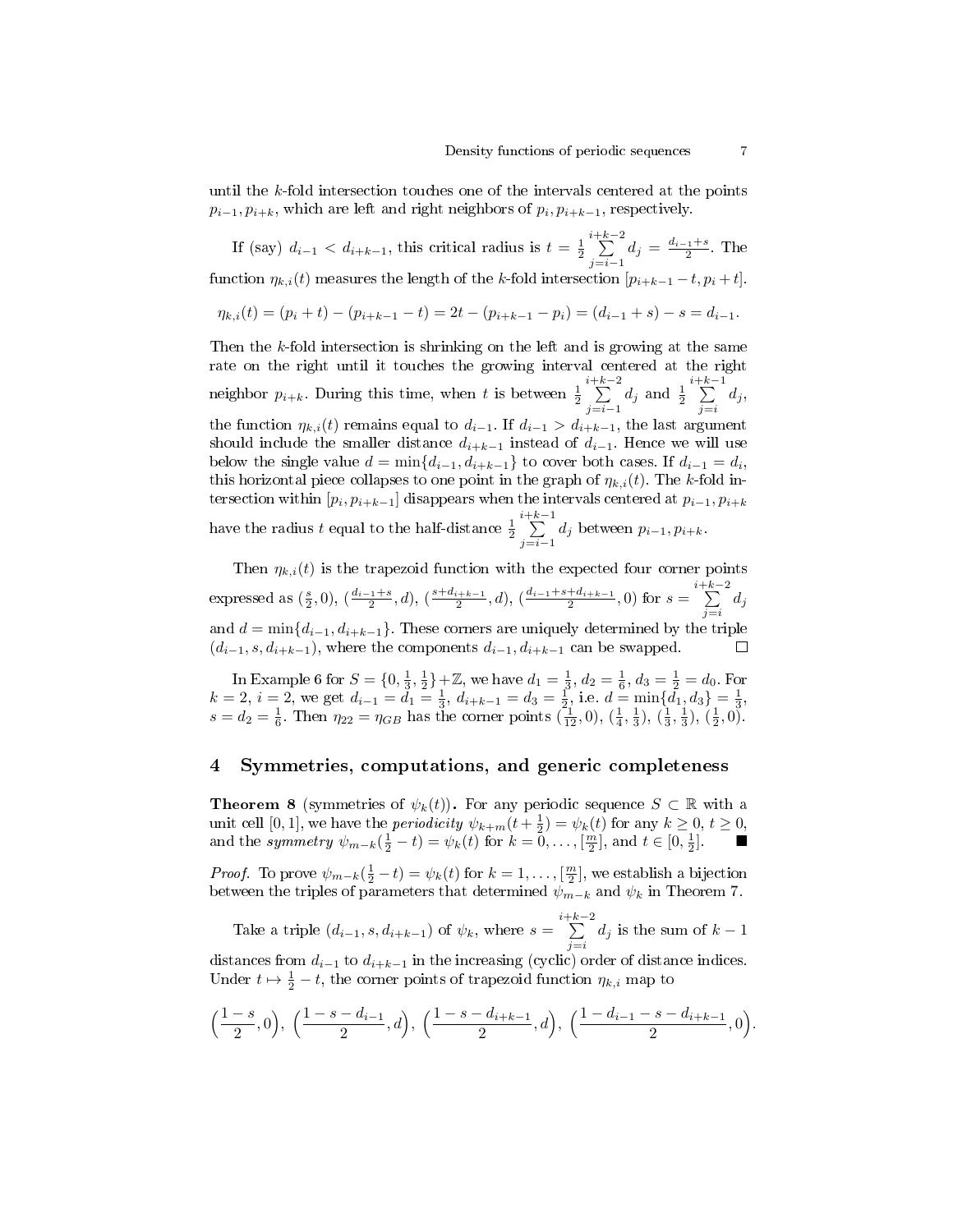Notice that  $\bar{s} = 1 - d_{i-1} - s - d_{i+k-1}$  is the sum of the  $m-k-1$  intermediate distances from  $d_{i+k-1}$  to  $d_{i-1}$  in the increasing (cyclic) order of indices.

The four corner points can be re-written with the above notation  $\bar{s}$  as follows:

$$
\left(\frac{d_{i-1}+\bar{s}+d_{i+k-1}}{2},0\right), \quad \left(\frac{\bar{s}+d_{i+k-1}}{2},d\right), \quad \left(\frac{\bar{s}+d_{i-1}}{2},d\right), \quad \left(\frac{\bar{s}}{2},0\right).
$$

These resulting points are re-ordered corners of the trapezoid function  $\eta_{m-k,i+k}$ . Hence  $\eta_{k,i}(\frac{1}{2}-t) = \eta_{m-k,i+k}(t)$ . Taking the sum over all indices  $i = 1, \ldots, m$ , we get  $\psi_k(\frac{1}{2} - t) = \psi_{m-k}(t)$ . Fig. 2 shows the symmetry  $\psi_1(t) = \psi_2(\frac{1}{2} - t)$ .

For periodicity, we compare  $\psi_k$  and  $\psi_{k+m}$  for  $k \geq 0$ . Any  $(k+m)$ -fold intersection should involve intervals centered at  $k + m$  successive points of the sequence  $S \subset \mathbb{R}$ . Then we can find a period interval  $[t, t+1]$  covering m of these points. By collapsing this interval to a single point, the  $(k+m)$ -fold intersection becomes k-fold, but its fractional length within any period interval of length 1 remains the same. Since the radius  $t$  is twice smaller than the length of the corresponding interval, this collapse gives us  $\psi_{k+m}(t+\frac{1}{2}) = \psi_k(t)$ .

The final symmetry  $\psi_m(\frac{1}{2} - t) = \psi_0(t)$  follows from  $\psi_m(\frac{1}{2} - t) = \psi_m(\frac{1}{2} + t)$ . Indeed, any trapezoid of  $\psi_m$  has  $s = 1 - d_{i-1}$ . Since its four corners  $(\frac{1 - d_{i-1}}{2}, 0)$ ,  $(\frac{1}{2}, \frac{d_{i-1}}{2}), (\frac{1}{2}, \frac{d_{i-1}}{2}), (\frac{1+d_{i-1}}{2}, 0)$  are symmetric in  $t = \frac{1}{2}$ , then so is the sum  $\psi_m$ .

**Corollary 9** (computation of  $\psi_k(t)$ ). Let  $S, Q \subset \mathbb{R}$  be periodic sequences with at most m motif points. For  $k \geq 1$ , one can draw the graph of the k-th density function  $\psi_k[S]$  in time  $O(m^2)$ . One can check in time  $O(m^3)$  if  $\Psi[S] = \Psi[Q]$ .

*Proof.* To draw the graph of  $\psi_k[S]$  or evaluate the k-th density function  $\psi_k[S](t)$ at any  $t$ , we first use the symmetry and periodicity from Theorem 8 to reduce  $k$ to the range  $0, 1, \ldots, [\frac{m}{2}]$ . In time  $O(m \log m)$  we put the points from a unit cell U (scaled to [0, 1] for convenience) in the increasing (cyclic) order  $p_1, \ldots, p_m$ . In time  $O(m)$  we compute the distances  $d_i = p_{i+1} - p$  between successive points.

For  $k=0,$  we put the distances in the increasing order  $d_{[1]} \leq \cdots \leq d_{[m]}$  in time  $O(m\log m)$ . By Theorem 5 in time  $O(m^2)$ , we write down the  $O(m)$  corner points whose horizontal coordinates are the critical radii where  $\psi_0(t)$  can change its gradient. We evaluate  $\psi_0$  at every critical radius t by summing up the values of m trapezoid functions at t, which needs  $O(m^2)$  time. It remains to plot the points at all  $O(m)$  critical radii t and connect the successive points by straight lines, so the total time is  $O(m^2)$ . For any larger fixed index  $k = 1, \ldots, \lceil \frac{m}{2} \rceil$ , in time  $O(m^2)$  we write down all  $O(m)$  corner points from Theorem 7, which leads to the graph of  $\psi_k(t)$  similarly to the above argument for  $k=0$ .

To decide if the infinite sequences of density functions coincide:  $\Psi[S] =$  $\Psi[Q]$ , by Theorem 8 it suffices to check only if  $O(m)$  density functions coincide:  $\psi_k[S](t) = \psi_k[Q](t)$  for  $k = 0, 1, ..., \lfloor \frac{m}{2} \rfloor$ . To check if two piecewise linear functions coincide, it remains to compare their values at all  $O(m)$  critical radii t from the corner points in Theorems 5 and 7. Since these values were found in time  $O(m^2)$  above, the total time for  $k = 0, 1, ..., \lfloor \frac{m}{2} \rfloor$  is  $O(m^3)$ .  $\Box$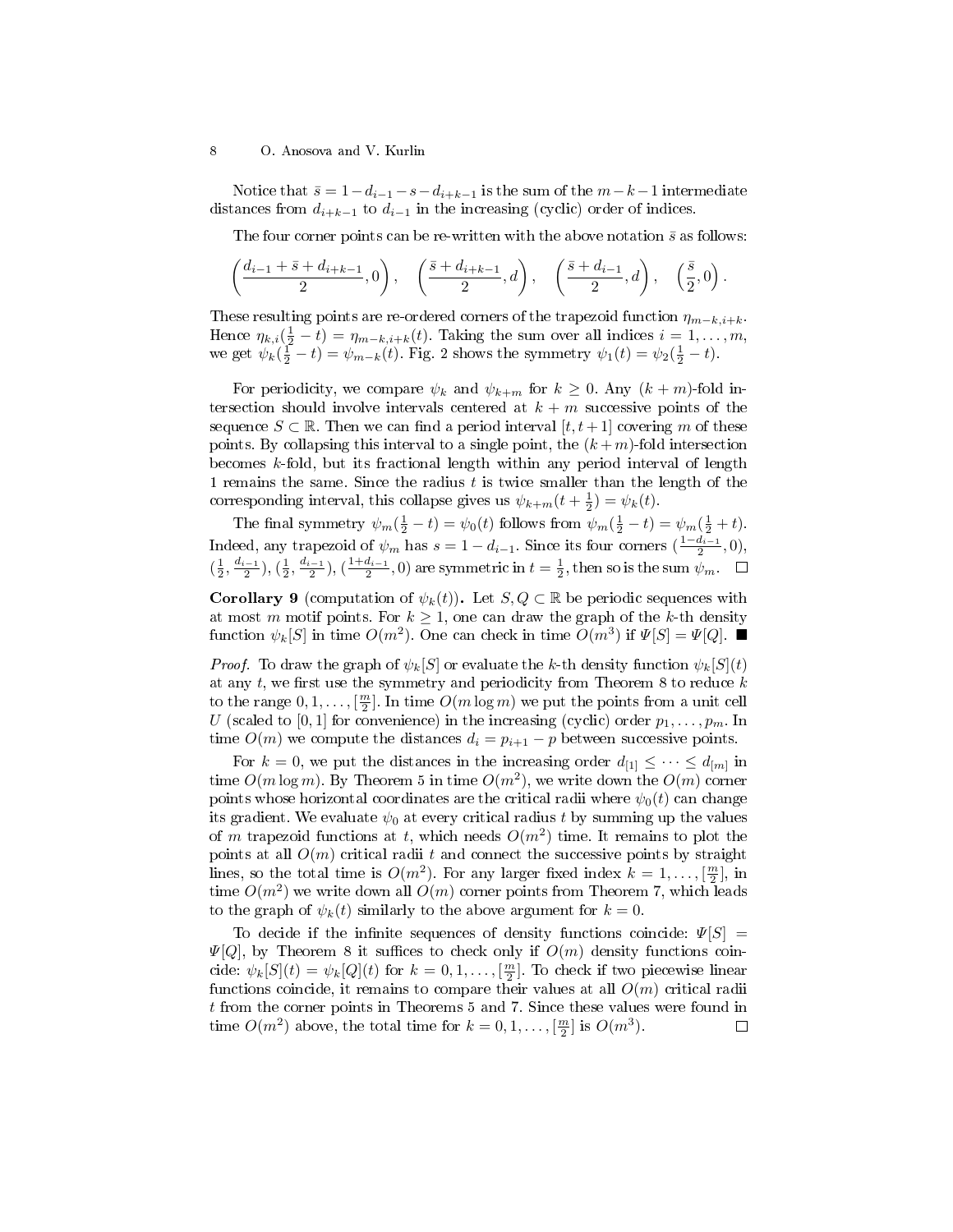To illustrate Corollary 9, Example 10 will justify that the periodic sequences  $S_{15}$  and  $Q_{15}$  in Fig. 1 have identical density fingerprints  $\Psi[S_{15}] = \Psi[Q_{15}]$ .

**Example 10** ( $S_{15}$ ,  $Q_{15}$  have equal density functions). To avoid fractions, we keep the unit cell [0, 15] of the sequences  $S_{15}$ ,  $Q_{15}$  because all quantities in Theorem 7 can be scaled up by factor 15. To conclude that  $\psi_0[S_{15}] = \psi_0[Q_{15}]$ , by Theorem 5 we check that  $S_{15}$ ,  $Q_{15}$  have the same set of the ordered distances  $d_{[i]}$ between successive points, which is shown in identical rows 3 of Tables 1 and 2.

**Table 1. Row 1:** points  $p_i$  from the set  $S_{15}$  in Fig. 1. **Row 2:** the distances  $d_i$  between successive points of  $S_{15}$ . Row 3: the distances  $d_{[i]}$  are in the increasing order. Row 4: the unordered set of these pairs determines the density function  $\psi_1$  by Theorem 7. Row 5: the pairs are lexicographically ordered for comparison with row 5 in Table 2. Rows 6,8,10: the unordered sets of these triples determine the density functions  $\psi_2, \psi_3, \psi_4$ by Theorem 7 for  $k = 2, 3, 4$ . Rows 7,9,11: the triples from rows 6,8,10 are ordered for easier comparison with corresponding rows 7,9,11 in Table 2, see details in Example 10.

| $p_i$                                                                                                                                       |                                                                                           |                | $0 \qquad 1 \qquad 3 \qquad 4 \qquad 5 \qquad 7 \qquad 9$                                 |                |                 |                |                | 10             | -12           |
|---------------------------------------------------------------------------------------------------------------------------------------------|-------------------------------------------------------------------------------------------|----------------|-------------------------------------------------------------------------------------------|----------------|-----------------|----------------|----------------|----------------|---------------|
| $d_i = p_{i+1} - p_i$                                                                                                                       | $\mathbf{1}$                                                                              | $\mathfrak{D}$ | $\overline{1}$                                                                            | $\overline{1}$ | $2^{\circ}$     | $\mathfrak{D}$ | $\mathbf{1}$   | 2              | $\mathcal{R}$ |
| ordered $d_{[i]}$                                                                                                                           |                                                                                           | $\mathbf{1}$   | $\mathbf{1}$                                                                              | $\mathbf{1}$   | $\overline{2}$  | $\mathfrak{D}$ | $\mathfrak{D}$ | $\overline{2}$ | 3             |
| $(d_{i-1},d_i)$                                                                                                                             | (3,1)                                                                                     | (1,2)          | (2,1)                                                                                     | (1,1)          | (1,2)           | (2,2)          | (2,1)          | (1,2)          | (2,3)         |
| order $(d_{i-1}, d_i)$                                                                                                                      | (1,1)                                                                                     | (1,2)          | (1,2)                                                                                     |                | $(1,2)$ $(1,2)$ | (1,2)          | (1,3)          | (2, 2)         | (2, 3)        |
| $(d_{i-1}, \mathbf{d_i}, d_{i+1})$                                                                                                          |                                                                                           |                | $(3,1,2)$ $(1,2,1)$ $(2,1,1)$ $(1,1,2)$ $(1,2,2)$ $(2,2,1)$ $(2,1,2)$ $(1,2,3)$ $(2,3,1)$ |                |                 |                |                |                |               |
| order $(d_{i-1}, d_i, d_{i+1})$ $(1, 1, 2)$ $(1, 1, 2)$ $(2, 1, 2)$ $(2, 1, 3)$ $(1, 2, 1)$ $(1, 2, 2)$ $(1, 2, 2)$ $(1, 2, 3)$ $(1, 3, 2)$ |                                                                                           |                |                                                                                           |                |                 |                |                |                |               |
| $(d_{i-1}, s, d_{i+2})$                                                                                                                     |                                                                                           |                | $(3,3,1)$ $(1,3,1)$ $(2,2,2)$ $(1,3,2)$ $(1,4,1)$ $(2,3,2)$ $(2,3,3)$ $(1,5,1)$ $(2,4,2)$ |                |                 |                |                |                |               |
| order $(d_{i-1}, s, d_{i+2})$                                                                                                               |                                                                                           |                | $(2,2,2)$ $(1,3,1)$ $(1,3,2)$ $(1,3,3)$ $(2,3,2)$ $(2,3,3)$ $(1,4,1)$ $(2,4,2)$ $(1,5,1)$ |                |                 |                |                |                |               |
| $(d_{i-1}, s, d_{i+3})$                                                                                                                     |                                                                                           |                | $(3,4,1)$ $(1,4,2)$ $(2,4,2)$ $(1,5,1)$ $(1,5,2)$ $(2,5,3)$ $(2,6,1)$ $(1,6,2)$ $(2,6,1)$ |                |                 |                |                |                |               |
| order $(d_{i-1}, s, d_{i+3})$                                                                                                               | $(1,4,2)$ $(1,4,3)$ $(2,4,2)$ $(1,5,1)$ $(1,5,2)$ $(2,5,3)$ $(1,6,2)$ $(1,6,2)$ $(1,6,2)$ |                |                                                                                           |                |                 |                |                |                |               |

To conclude that  $\psi_1[S_{15}] = \psi_1[Q_{15}]$  by Theorem 7, we check that  $S_{15}, Q_{15}$ have the same set of unordered pairs  $(d_{i-1}, d_i)$  of distances between successive points. Indeed, Tables 1 and 2 have identical rows 5, where pairs are lexicograpically ordered for comparison:  $(a, b) < (c, d)$  if  $a < b$  or  $a = b$  and  $c < d$ .

To conclude that  $\psi_k[S_{15}] = \psi_k[Q_{15}]$  for  $k = 2, 3, 4$ , we compare the triples  $(d_{i-1}, s, d_{i+k-1})$  from Theorem 7 for  $S_{15}, Q_{15}$ . For  $k = 2$  and  $k = 3$ , Tables 1 and 2 have identical rows 7 and 9, where the triples are ordered for easier comparison as follows. If needed, we swap  $d_{i-1}, d_{i+k-1}$  to make sure that the first entry is not larger than the last. Then we order by the middle bold number s. Finally, we lexicographically order the triples with the same middle value s.

Final rows 11 of Tables 1 and 2 look different for  $k = 4$ . More exactly, the rows share three triples  $(1,4,2)$ ,  $(1,5,2)$ ,  $(1,6,4)$ , but the remaining six triples differ. However, the density function  $\psi_4$  is the sum of nine trapezoid functions. Fig. 3 shows that these sums are equal for  $S_{15}$ ,  $Q_{15}$ . Then the sequences  $S_{15}$ ,  $Q_{15}$ have identical density functions  $\psi_k$  for  $k = 0, 1, 2, 3, 4$ , hence for all k by the symmetry and periodicity from Theorem 8. Fig. 4 shows  $\psi_k, k = 0, 1, \ldots, 9$ .

Recall that all indices i of distances  $d_i$  are considered modulo m.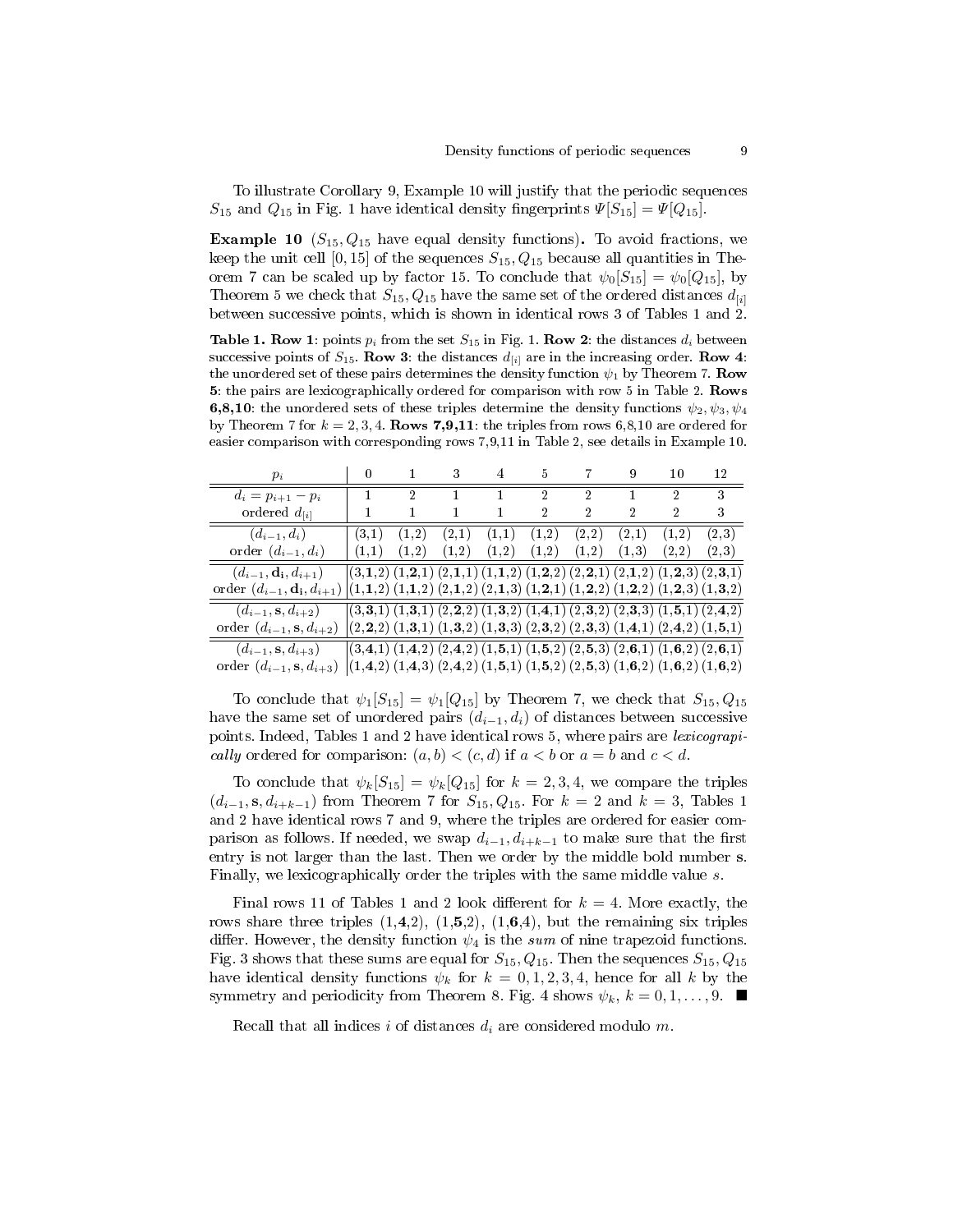Table 2. Row 1: points  $p_i$  from the set  $Q_{15}$  in Fig. 1. Row 2: the distances  $d_i$  between successive points of  $Q_{15}$ . Row 3: the distances  $d_{[i]}$  are in the increasing order. **Row 4:** the unordered set of these pairs determines the density function  $\psi_1$  by Theorem 7b. Row 5: the pairs are lexicographically ordered for comparison with row 5 in Table 1. Rows 6,8,10: the unordered sets of these triples determine the density functions  $\psi_2, \psi_3, \psi_4$  by Theorem 7 for  $k = 2, 3, 4$ . Rows 7,9,11: the triples from rows 6,8,10 are ordered for comparison with corresponding rows 7,9,11 in Table 1, see Example 10.

| $p_i$                              | 0                                                                                         | $\sim$ 1       | $3-$         |                | $4 \t 6 \t 8$           |       | - 9            | 12             | 14                                                                                        |
|------------------------------------|-------------------------------------------------------------------------------------------|----------------|--------------|----------------|-------------------------|-------|----------------|----------------|-------------------------------------------------------------------------------------------|
| $d_i = p_{i+1} - p_i$              | 1                                                                                         | $\mathfrak{D}$ | $\mathbf{1}$ | $\mathfrak{D}$ | $\mathcal{D}$           | 1     | 3              | $\mathfrak{D}$ | 1                                                                                         |
| ordered $d_{[i]}$                  |                                                                                           | $\mathbf{1}$   | 1            |                | 2                       | 2     | $\overline{2}$ | $\overline{2}$ | 3                                                                                         |
| $(d_{i-1},d_i)$                    | (1,1)                                                                                     | (1,2)          | (2,1)        | (1,2)          | (2,2)                   | (2,1) | (1,3)          | (3,2)          | (2,1)                                                                                     |
| ordered $(d_{i-1}, d_i)$           | (1,1)                                                                                     | (1,2)          |              |                | $(1,2)$ $(1,2)$ $(1,2)$ | (1,2) | (1,3)          | (2,2)          | (2,3)                                                                                     |
| $(d_{i-1}, \mathbf{d_i}, d_{i+1})$ |                                                                                           |                |              |                |                         |       |                |                | $(1,1,2)$ $(1,2,1)$ $(2,1,2)$ $(1,2,2)$ $(2,2,1)$ $(2,1,3)$ $(1,3,2)$ $(3,2,1)$ $(2,1,1)$ |
| order $(d_{i-1}, d_i, d_{i+1})$    | $(1,1,2)$ $(1,1,2)$ $(2,1,2)$ $(2,1,3)$ $(1,2,1)$ $(1,2,2)$ $(1,2,2)$ $(1,2,3)$ $(1,3,2)$ |                |              |                |                         |       |                |                |                                                                                           |
| $(d_{i-1}, s, d_{i+2})$            |                                                                                           |                |              |                |                         |       |                |                | $(1,3,1)$ $(1,3,2)$ $(2,3,2)$ $(1,4,1)$ $(2,3,3)$ $(2,4,2)$ $(1,5,1)$ $(3,3,1)$ $(2,2,2)$ |
| order $(d_{i-1}, s, d_{i+2})$      |                                                                                           |                |              |                |                         |       |                |                | $(2,2,2)$ $(1,3,1)$ $(1,3,2)$ $(1,3,3)$ $(2,3,2)$ $(2,3,3)$ $(1,4,1)$ $(2,4,2)$ $(1,5,1)$ |
| $(d_{i-1}, s, d_{i+3})$            |                                                                                           |                |              |                |                         |       |                |                | $(1,4,2)$ $(1,5,2)$ $(2,5,1)$ $(1,5,3)$ $(2,6,2)$ $(2,6,1)$ $(1,6,1)$ $(3,4,2)$ $(2,4,1)$ |
| order $(d_{i-1}, s, d_{i+3})$      |                                                                                           |                |              |                |                         |       |                |                | $(1,4,2)$ $(1,4,2)$ $(2,4,3)$ $(1,5,2)$ $(1,5,2)$ $(1,5,3)$ $(1,6,1)$ $(1,6,2)$ $(2,6,2)$ |

**Corollary 11** (k-th density  $\rho_k$ ). For any periodic sequence  $S = \{p_1, \ldots, p_m\} + \mathbb{Z}$ with inter-point distances  $d_i = p_{i+1} - p_i$ , where  $i = 1, ..., m$  and  $p_{m+1} = p_1 + 1$ , the k-th density  $\rho_k[S] = \int^{+\infty}_{0}$  $\int_{-\infty}^{\infty} \psi_k(t) dt$  defined as the area under the graph of  $\psi_k(t)$ over  $\mathbb R$  equals  $\rho_k[S] = \frac{1}{2} \sum_{i=1}^m$  $\sum_{i=1}^{m} d_{i-1} d_{i+k-1}$  for any  $k > 0$  and  $\rho_0[S] = \frac{1}{4} \sum_{i=1}^{m}$  $i=1$  $d_i^2$   $\blacksquare$ 

*Proof.* By Theorem 7 for  $k > 0$ , each  $\psi_k(t)$  is the sum of m trapezoid functions. Hence  $\rho_k[S]$  equals the sum of the areas under the graphs of these trapezoids with corners  $(\frac{s}{2}, 0)$ ,  $(\frac{d_{i-1}+s}{2}, d)$ ,  $(\frac{s+d_{i+k-1}}{2}, d)$ ,  $(\frac{d_{i-1}+s+d_{i+k-1}}{2}, 0)$ , where  $d = \min\{d_{i-1}, d_{i+k-1}\}.$  The area of each trapezoid is  $A_i = \frac{d}{2}(\frac{d_{i-1}+d_{i+k-1}}{2} +$  $|d_{i+k-1} - d_{i-1}| = \frac{dD}{2}$ , where  $D = \max\{d_{i-1}, d_{i+k-1}\}\$ . Then  $\rho_k = \sum_{i=1}^{m}$  $\sum\limits_{i=1} A_i =$  $\frac{1}{2}$  $\sum_{n=1}^{m}$  $\sum_{i=1}^{m} d_{i-1} d_{i+k-1}$ . Since  $\psi_0(t) = 0$  for  $t < 0$ ,  $\rho_0$  is a half of the area  $\rho_m = \frac{1}{2}$  $\frac{1}{2}\sum_{i=1}^m$  $i=1$  $d_i^2$ under  $\psi_m(t)$  due to  $\psi_m(\frac{1}{2} \pm t) = \psi_0(t)$  for  $t \in [0, \frac{1}{2}]$  by Theorem 8, see Fig. 4.

For 
$$
S = \{0, \frac{1}{3}, \frac{1}{2}\} + \mathbb{Z}
$$
, Corollary 11 gives  $\rho_0 = \frac{7}{72}$ ,  $\rho_1 = \rho_2 = \frac{11}{12^2}$  as in Fig. 2.

**Corollary 12** (generic completeness of  $\psi_1$ ). Let  $S \subset \mathbb{R}$  be a sequence with period 1 and m points  $0 \leq p_1 < \cdots < p_m < 1$ . The sequence S is called generic if  $d_i = p_{i+1} - p_i$  are distinct, where  $i = 1, ..., m$  and  $p_{m+1} = p_1 + 1$ . Then any generic S can be reconstructed from the 1st density function  $\psi_1[S](t)$  up to isometry in R. Hence  $\psi_1(t)$  is a complete isometry invariant for all generic S.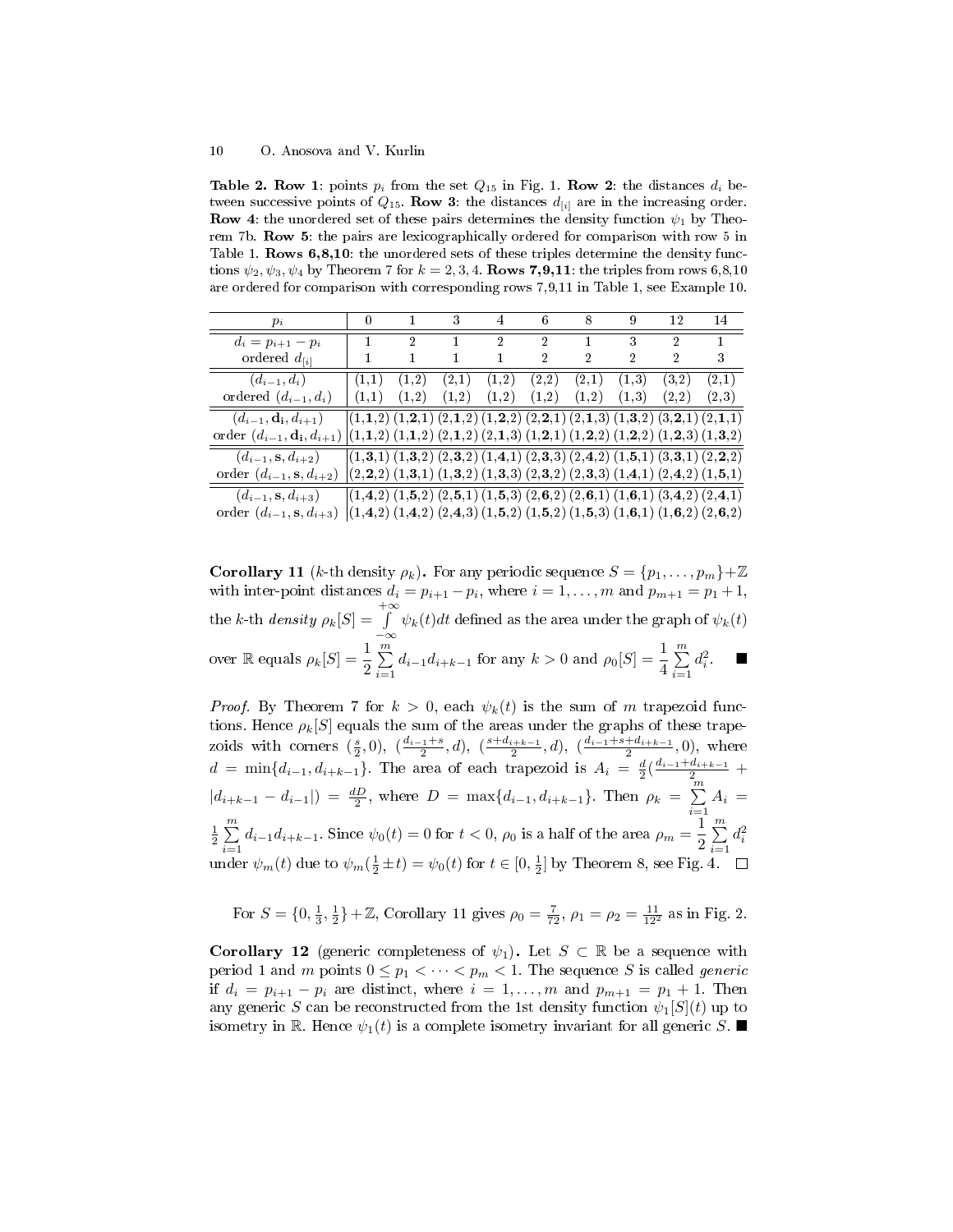

Fig. 3. The 4th-density function  $\psi_4[S_{15}]$  includes the six trapezoid functions on the left. which are replaced by other six trapezoid functions in  $\psi_4[Q_{15}]$  on the right, compare the last rows of Tables 1 and 2. However, the sums of these six functions are equal, which can be checked at critical radii: both sums of six functions have  $\eta(2.5) = 2$ ,  $\eta(3) = 5, \eta(3.5) = 6, \eta(4) = 4, \eta(4.5) = 1.$  Hence the periodic sequences  $S_{15}, Q_{15}$  in Fig. 1 have identical density functions  $\psi_k$  for all  $k \geq 0$ , see details in Example 10.



Fig. 4. The periodic sequences  $S_{15}$ ,  $Q_{15}$  in Fig. 1 have identical density functions  $\psi_k(t)$ for all  $k \geq 0$ . Both axes are scaled by factor 15. Theorem 8 implies the symmetry  $\psi_k(\frac{15}{2}-t) = \psi_{9-k}(t), t \in [0, \frac{15}{2}],$  and periodicity  $\psi_9(t + \frac{15}{2}) = \psi_0(t), t \ge 0.$ 

*Proof.* As always, one can scale a unit cell of S to the standard interval  $[0, 1]$  as in Theorem 7. Hence, up to translation and reflection of  $\mathbb{R}$ , one can assume that  $p_1 = 0 < p_2 < 1 = p_{m+1}$ . It suffices to uniquely locate  $p_2, \ldots, p_m \in (0, 1)$ .

The 1st density function  $\psi_1[S](t)$  is the sum of the trapezoid functions that have the initial gradient 2 and the corner points  $(0,0)$ ,  $(\frac{d_{i-1}}{2},d)$ ,  $(\frac{d_i}{2},d)$ ,  $\left(\frac{d_{i-1}+d_i}{2},0\right)$ , where  $d=\min\{d_{i-1},d_i\}$ ,  $i=1,\ldots,m$ , all indices are modulo m.

Due to a cyclic order of inter-point distances  $d_i$ , one can assume that the minimum distance is  $d_{[1]} = d_1$ . For any  $0 \le t \le d_1$ , the function  $\psi_1[S](t)$ is linearly increasing with the gradient  $2m$ . This gradient drops to  $2m-2$  at the first critical radius  $t = \frac{d_1}{2}$ , which differs from all other larger points  $\frac{d_i}{2}$